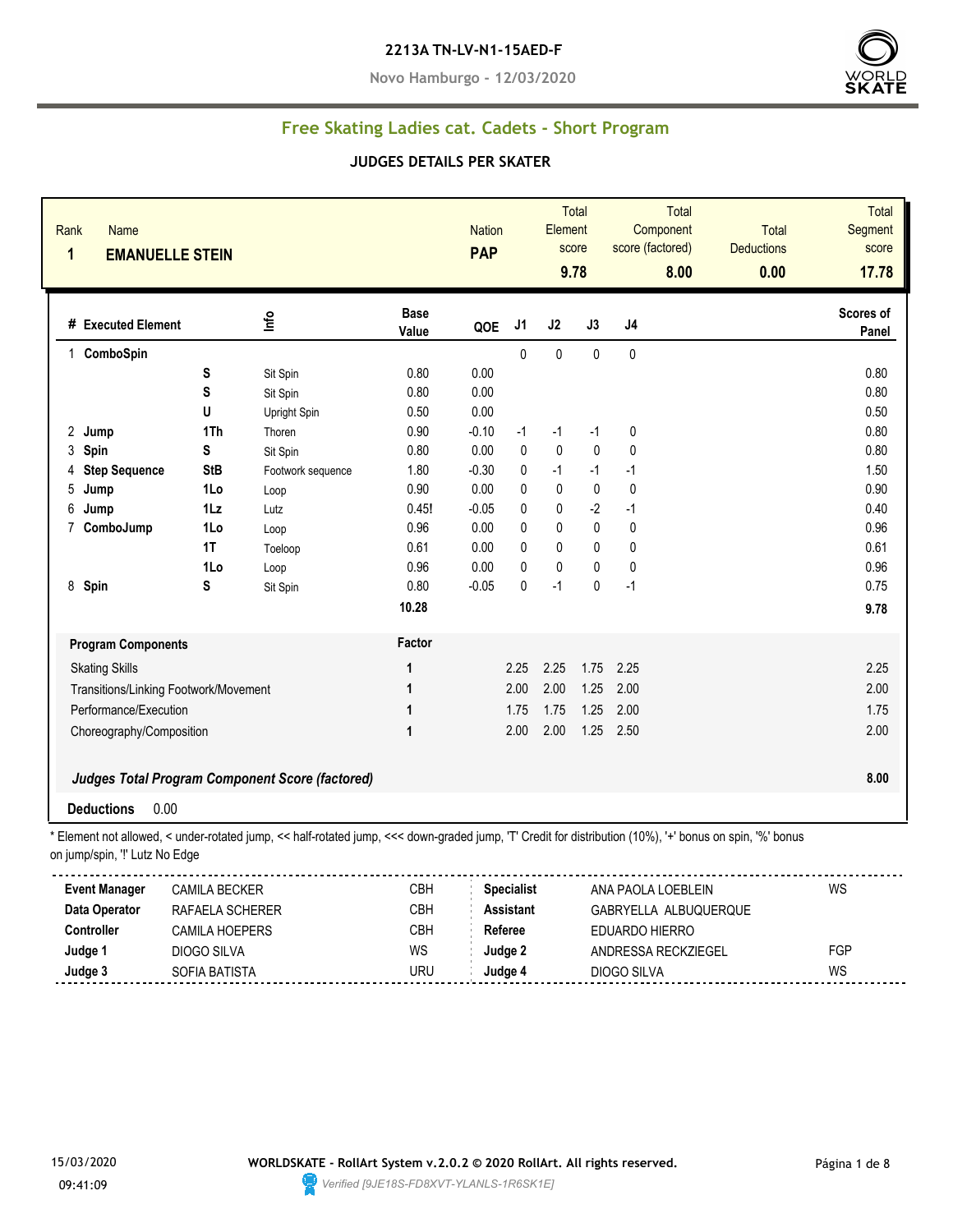## **JUDGES DETAILS PER SKATER**

| Rank<br>$\overline{2}$ | <b>Name</b><br><b>NICOLE ROLDÃO FRANCO</b> |              |                                                 |                      | <b>Nation</b><br><b>PAP</b> |                | Element   | <b>Total</b><br>score<br>8.36 | score (factored) | Total<br>Component<br>7.87 | <b>Total</b><br><b>Deductions</b><br>0.00 | Total<br><b>Segment</b><br>score<br>16.23 |
|------------------------|--------------------------------------------|--------------|-------------------------------------------------|----------------------|-----------------------------|----------------|-----------|-------------------------------|------------------|----------------------------|-------------------------------------------|-------------------------------------------|
|                        | # Executed Element                         |              | <u>Info</u>                                     | <b>Base</b><br>Value | QOE                         | J <sub>1</sub> | J2        | J3                            | J <sub>4</sub>   |                            |                                           | Scores of<br>Panel                        |
| $\mathbf{1}$           | ComboSpin                                  |              |                                                 |                      |                             | $\mathbf{0}$   | $+1$      | $\mathbf{0}$                  | $\mathbf{0}$     |                            |                                           |                                           |
|                        |                                            | <b>NLSit</b> | Sit Spin No Level                               | 0.00                 | 0.00                        |                |           |                               |                  |                            |                                           | 0.00                                      |
|                        |                                            | U            | Upright Spin                                    | 0.50                 | 0.00                        |                |           |                               |                  |                            |                                           | 0.50                                      |
|                        |                                            | U            | Upright Spin                                    | 0.50                 | 0.00                        |                |           |                               |                  |                            |                                           | 0.50                                      |
| 2 Jump                 |                                            | 1F           | Flip                                            | 0.80                 | 0.00                        | 0              | $\pmb{0}$ | $-1$                          | 0                |                            |                                           | 0.80                                      |
| 3                      | <b>Step Sequence</b>                       | St1          | Footwork sequence                               | 2.30                 | $-0.15$                     | 0              | $-1$      | $-2$                          | 0                |                            |                                           | 2.15                                      |
| 4                      | ComboJump                                  | 1Lo          | Loop                                            | 0.96                 | 0.00                        | $\mathbf{0}$   | $-1$      | $\mathbf{0}$                  | $\mathbf{0}$     |                            |                                           | 0.96                                      |
|                        |                                            | 1Lo          | Loop                                            | 0.96                 | 0.00                        | 0              | $-1$      | 0                             | $\mathbf{0}$     |                            |                                           | 0.96                                      |
|                        |                                            | 1T           | Toeloop                                         | 0.61                 | 0.00                        | $\mathbf{0}$   | $\pmb{0}$ | $\pmb{0}$                     | $\mathbf{0}$     |                            |                                           | 0.61                                      |
| $5\overline{)}$        | Spin                                       | <b>NLCam</b> | Camel Spin No Level                             | 0.00                 | 0.00                        | $-3$           | $-2$      | $-3$                          | $-3$             |                            |                                           | 0.00                                      |
| 6                      | Jump                                       | 1Th <        | Thoren                                          | 0.63                 | $-0.10$                     | $-2$           | $-1$      | $-1$                          | $-1$             |                            |                                           | 0.53                                      |
| $\overline{7}$         | Jump                                       | 1Lo          | Loop                                            | 0.90                 | $-0.05$                     | $-1$           | $\pmb{0}$ | $-1$                          | $\mathbf{0}$     |                            |                                           | 0.85                                      |
| 8                      | Spin                                       | U            | Upright Spin                                    | 0.50                 | 0.00                        | 0              | $+1$      | $\mathbf 0$                   | 0                |                            |                                           | 0.50                                      |
|                        |                                            |              |                                                 | 8.66                 |                             |                |           |                               |                  |                            |                                           | 8.36                                      |
|                        | <b>Program Components</b>                  |              |                                                 | Factor               |                             |                |           |                               |                  |                            |                                           |                                           |
|                        | <b>Skating Skills</b>                      |              |                                                 | 1                    |                             | 2.00           | 2.25      | 1.25                          | 2.50             |                            |                                           | 2.12                                      |
|                        | Transitions/Linking Footwork/Movement      |              |                                                 | 1                    |                             | 2.00           | 2.00      | 1.25                          | 2.00             |                            |                                           | 2.00                                      |
|                        | Performance/Execution                      |              |                                                 | 1                    |                             | 1.50           | 2.00      | 1.50                          | 2.25             |                            |                                           | 1.75                                      |
|                        | Choreography/Composition                   |              |                                                 | 1                    |                             | 2.00           | 2.25      | 1.50                          | 2.00             |                            |                                           | 2.00                                      |
|                        |                                            |              |                                                 |                      |                             |                |           |                               |                  |                            |                                           |                                           |
|                        |                                            |              | Judges Total Program Component Score (factored) |                      |                             |                |           |                               |                  |                            |                                           | 7.87                                      |
|                        | 0.00<br><b>Deductions</b>                  |              |                                                 |                      |                             |                |           |                               |                  |                            |                                           |                                           |

| <b>Event Manager</b> | <b>CAMILA BECKER</b> | СВН | <b>Specialist</b> | ANA PAOLA LOEBLEIN    | WS  |
|----------------------|----------------------|-----|-------------------|-----------------------|-----|
| Data Operator        | RAFAELA SCHERER      | CBH | <b>Assistant</b>  | GABRYELLA ALBUQUERQUE |     |
| <b>Controller</b>    | CAMILA HOFPFRS       | СВН | Referee           | FDUARDO HIFRRO        |     |
| Judge 1              | DIOGO SILVA          | WS  | Judge 2           | ANDRESSA RECKZIEGEL   | FGP |
| Judge 3              | SOFIA BATISTA        | uru | Judge 4           | DIOGO SILVA           | WS  |
|                      |                      |     |                   |                       |     |

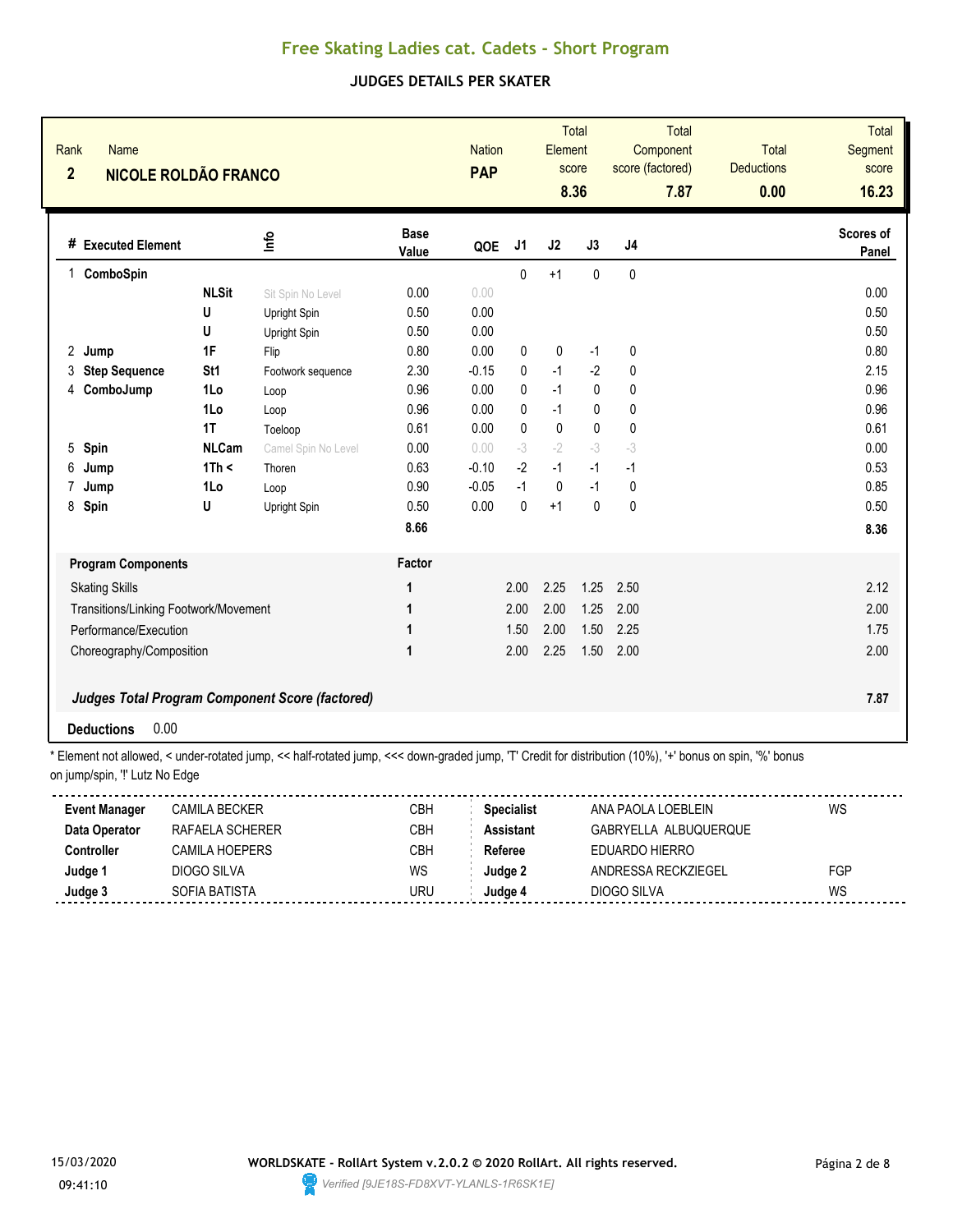## **JUDGES DETAILS PER SKATER**

| Rank<br><b>Name</b><br>$\overline{\mathbf{3}}$ | <b>JULIA PORTO HORNUNG</b> |                                                        |                      |         | <b>Nation</b><br><b>EPA</b> |              | <b>Total</b><br>Element<br>score<br>9.63 |                | Total<br>Component<br>score (factored)<br>6.87 | <b>Total</b><br><b>Deductions</b><br>$-1.00$ | <b>Total</b><br>Segment<br>score<br>15.50 |
|------------------------------------------------|----------------------------|--------------------------------------------------------|----------------------|---------|-----------------------------|--------------|------------------------------------------|----------------|------------------------------------------------|----------------------------------------------|-------------------------------------------|
| # Executed Element                             |                            | Info                                                   | <b>Base</b><br>Value | QOE     | J <sub>1</sub>              | J2           | J3                                       | J <sub>4</sub> |                                                |                                              | Scores of<br>Panel                        |
| Jump<br>1                                      | $1A \ll$                   | Axel                                                   | 0.65                 | $-0.40$ | $-3$                        | $-3$         | $-3$                                     | $-3$           |                                                |                                              | 0.25                                      |
| 2 ComboSpin                                    |                            |                                                        |                      |         | $-1$                        | $\mathbf 0$  | $-1$                                     | $-1$           |                                                |                                              |                                           |
|                                                | S                          | Sit Spin                                               | 0.80                 | $-0.10$ |                             |              |                                          |                |                                                |                                              | 0.70                                      |
|                                                | U                          | Upright Spin                                           | 0.50                 | $-0.10$ |                             |              |                                          |                |                                                |                                              | 0.40                                      |
|                                                | S                          | Sit Spin                                               | 0.80                 | $-0.10$ |                             |              |                                          |                |                                                |                                              | 0.70                                      |
| 3<br>Jump                                      | $1\mathsf{L}z$             | Lutz                                                   | 0.45!                | $-0.10$ | 0                           | $-1$         | $-2$                                     | $-1$           |                                                |                                              | 0.35                                      |
| Spin<br>4                                      | S                          | Sit Spin                                               | 0.80                 | 0.00    | $\mathbf{0}$                | $-1$         | $\mathbf{0}$                             | $\mathbf 0$    |                                                |                                              | 0.80                                      |
| <b>Step Sequence</b><br>5                      | St <sub>1</sub>            | Footwork sequence                                      | 2.30                 | $-0.30$ | $-1$                        | $-1$         | $-1$                                     | $-1$           |                                                |                                              | 2.00                                      |
| 6<br>ComboJump                                 | 1Lo                        | Loop                                                   | 0.96                 | 0.00    | 0                           | 0            | 0                                        | 0              |                                                |                                              | 0.96                                      |
|                                                | 1Lo                        | Loop                                                   | 0.96                 | 0.00    | 0                           | $\mathbf{0}$ | $\mathbf{0}$                             | $\mathbf{0}$   |                                                |                                              | 0.96                                      |
|                                                | 1Lo                        | Loop                                                   | 0.96                 | 0.00    | 0                           | $\mathbf{0}$ | $\mathbf{0}$                             | $\mathbf{0}$   |                                                |                                              | 0.96                                      |
| Spin<br>$\overline{7}$                         | S                          | Sit Spin                                               | 0.80                 | $-0.05$ | 0                           | $-1$         | 0                                        | $-1$           |                                                |                                              | 0.75                                      |
| 8<br>Jump                                      | 1Lo                        | Loop                                                   | 0.90                 | $-0.10$ | $-1$                        | $-1$         | 0                                        | $-1$           |                                                |                                              | 0.80                                      |
|                                                |                            |                                                        | 10.88                |         |                             |              |                                          |                |                                                |                                              | 9.63                                      |
| <b>Program Components</b>                      |                            |                                                        | Factor               |         |                             |              |                                          |                |                                                |                                              |                                           |
| <b>Skating Skills</b>                          |                            |                                                        | 1                    |         | 2.00                        | 1.75         | 1.75                                     | 1.75           |                                                |                                              | 1.75                                      |
| Transitions/Linking Footwork/Movement          |                            |                                                        | 1                    |         | 1.75                        | 1.50         | 1.50                                     | 1.75           |                                                |                                              | 1.62                                      |
| Performance/Execution                          |                            |                                                        | 1                    |         | 1.75                        | 2.00         | 1.25                                     | 1.75           |                                                |                                              | 1.75                                      |
| Choreography/Composition                       |                            |                                                        | 1                    |         | 1.75                        | 1.75         | 1.50                                     | 2.00           |                                                |                                              | 1.75                                      |
|                                                |                            | <b>Judges Total Program Component Score (factored)</b> |                      |         |                             |              |                                          |                |                                                |                                              | 6.87                                      |
| $-1.00$<br><b>Deductions</b>                   | Falls:1                    |                                                        |                      |         |                             |              |                                          |                |                                                |                                              |                                           |

| <b>Event Manager</b> | <b>CAMILA BECKER</b> | СВН | <b>Specialist</b> | ANA PAOLA LOEBLEIN    | WS  |
|----------------------|----------------------|-----|-------------------|-----------------------|-----|
| Data Operator        | RAFAELA SCHERER      | CBH | <b>Assistant</b>  | GABRYELLA ALBUQUERQUE |     |
| Controller           | CAMII A HOFPFRS      | CBH | Referee           | FDUARDO HIFRRO        |     |
| Judge 1              | DIOGO SILVA          | WS  | Judge 2           | ANDRESSA RECKZIEGEL   | FGP |
| Judge 3              | SOFIA BATISTA        | JRU | Judge 4           | DIOGO SILVA           | WS  |
|                      |                      |     |                   |                       |     |

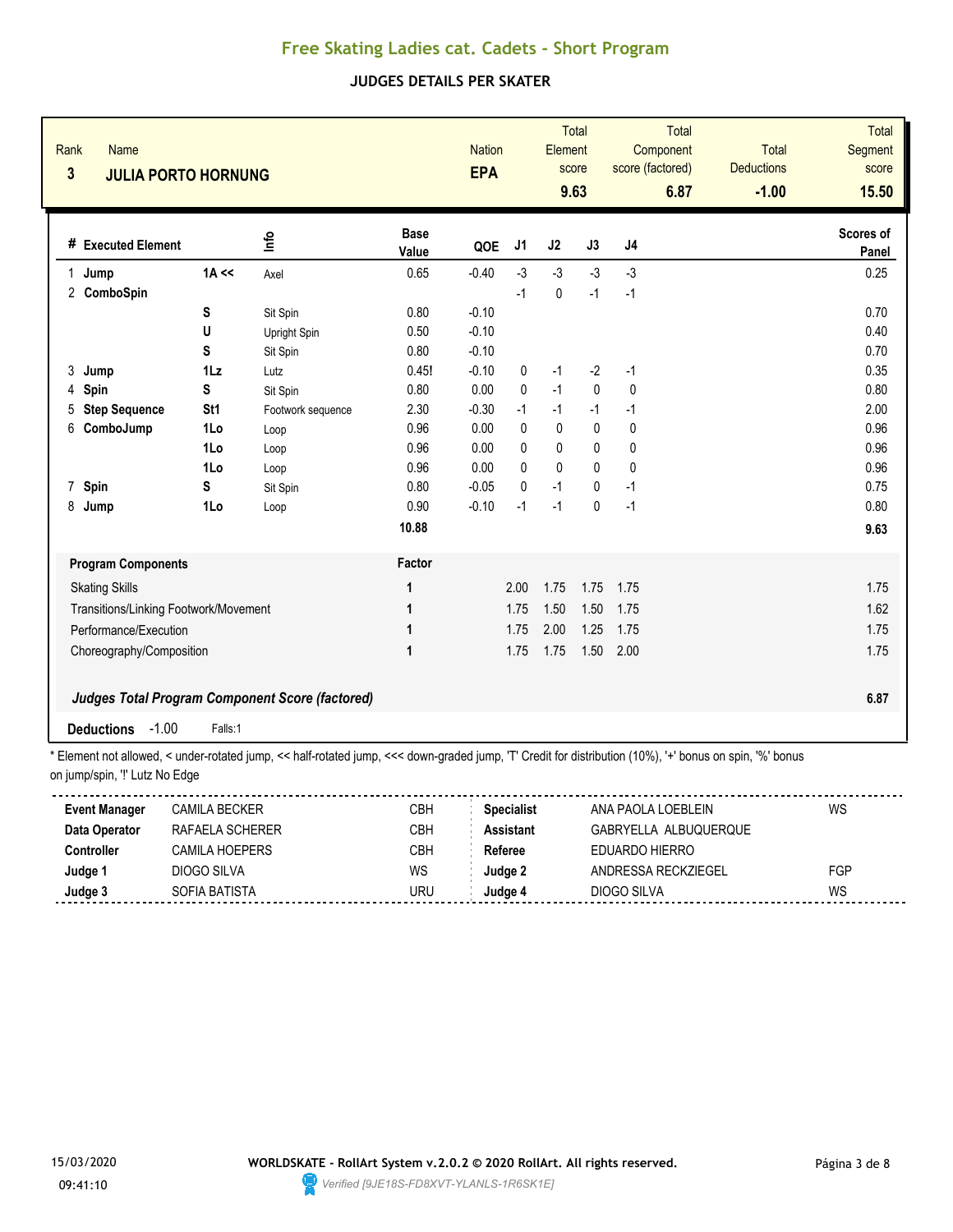## **JUDGES DETAILS PER SKATER**

| Rank<br>4      | <b>Name</b><br><b>VIVIAN MULLER</b>   |              |                                                        |                      | <b>Nation</b><br><b>CWP</b> |              | Element      | <b>Total</b><br>score<br>7.58 | score (factored) | Total<br>Component<br>7.26 | <b>Total</b><br><b>Deductions</b><br>0.00 | <b>Total</b><br>Segment<br>score<br>14.84 |
|----------------|---------------------------------------|--------------|--------------------------------------------------------|----------------------|-----------------------------|--------------|--------------|-------------------------------|------------------|----------------------------|-------------------------------------------|-------------------------------------------|
|                | # Executed Element                    |              | ۴ů                                                     | <b>Base</b><br>Value | QOE                         | J1           | J2           | J3                            | J4               |                            |                                           | Scores of<br>Panel                        |
| $\mathbf{1}$   | Jump                                  | 1Lo          | Loop                                                   | 0.90                 | $-0.05$                     | $-1$         | $\mathbf 0$  | $-1$                          | 0                |                            |                                           | 0.85                                      |
|                | 2 ComboSpin                           |              |                                                        |                      |                             | $-3$         | $-2$         | $-3$                          | $-2$             |                            |                                           |                                           |
|                |                                       | <b>NLSit</b> | Sit Spin No Level                                      | $0.00*$              |                             |              |              |                               |                  |                            |                                           |                                           |
|                |                                       | <b>NLSit</b> | Sit Spin No Level                                      | $0.00*$              |                             |              |              |                               |                  |                            |                                           |                                           |
|                |                                       | U            | Upright Spin                                           | $0.50*$              |                             |              |              |                               |                  |                            |                                           |                                           |
| 3              | <b>Step Sequence</b>                  | <b>StB</b>   | Footwork sequence                                      | 1.80                 | $-0.30$                     | 0            | $-1$         | $-2$                          | $-1$             |                            |                                           | 1.50                                      |
| 4              | ComboJump                             | 1Lo          | Loop                                                   | 0.96                 | 0.00                        | 0            | $+1$         | $\mathbf{0}$                  | 0                |                            |                                           | 0.96                                      |
|                |                                       | 1Lo          | Loop                                                   | 0.96                 | 0.00                        | $\mathbf{0}$ | $\mathbf{0}$ | $-1$                          | 0                |                            |                                           | 0.96                                      |
|                |                                       | 1Lo          | Loop                                                   | 0.96                 | 0.00                        | $\mathbf{0}$ | $\mathbf 0$  | $\mathbf 0$                   | 0                |                            |                                           | 0.96                                      |
| 5 <sup>5</sup> | Spin                                  | S            | Sit Spin                                               | 0.80                 | $-0.10$                     | $-1$         | $-1$         | $-1$                          | $\mathbf 0$      |                            |                                           | 0.70                                      |
| 6              | Jump                                  | 1F           | Flip                                                   | 0.80                 | $-0.10$                     | $-1$         | $\mathbf 0$  | $-2$                          | $-1$             |                            |                                           | 0.70                                      |
| 7              | Jump                                  | $1Th \ll$    | Thoren                                                 | 0.45                 | $-0.20$                     | $-3$<br>$-2$ | $-2$         | $-2$<br>$-3$                  | $-2$             |                            |                                           | 0.25                                      |
| 8              | Spin                                  | S            | Sit Spin                                               | 0.80                 | $-0.10$                     |              | $\pmb{0}$    |                               | $\pmb{0}$        |                            |                                           | 0.70                                      |
|                |                                       |              |                                                        | 8.43                 |                             |              |              |                               |                  |                            |                                           | 7.58                                      |
|                | <b>Program Components</b>             |              |                                                        | Factor               |                             |              |              |                               |                  |                            |                                           |                                           |
|                | <b>Skating Skills</b>                 |              |                                                        | 1                    |                             | 2.00         | 2.25         | 0.75                          | 1.75             |                            |                                           | 1.88                                      |
|                | Transitions/Linking Footwork/Movement |              |                                                        | 1                    |                             | 1.75         | 2.00         | 1.25                          | 1.75             |                            |                                           | 1.75                                      |
|                | Performance/Execution                 |              |                                                        | 1                    |                             | 1.50         | 2.00         | 1.00                          | 2.00             |                            |                                           | 1.75                                      |
|                | Choreography/Composition              |              |                                                        | $\mathbf 1$          |                             | 2.00         | 2.00         | 1.25                          | 1.75             |                            |                                           | 1.88                                      |
|                |                                       |              |                                                        |                      |                             |              |              |                               |                  |                            |                                           |                                           |
|                |                                       |              | <b>Judges Total Program Component Score (factored)</b> |                      |                             |              |              |                               |                  |                            |                                           | 7.26                                      |
|                | 0.00<br><b>Deductions</b>             |              |                                                        |                      |                             |              |              |                               |                  |                            |                                           |                                           |

| <b>Event Manager</b> | <b>CAMILA BECKER</b> | СВН | <b>Specialist</b> | ANA PAOLA LOEBLEIN    | WS  |
|----------------------|----------------------|-----|-------------------|-----------------------|-----|
| Data Operator        | RAFAELA SCHERER      | CBH | <b>Assistant</b>  | GABRYELLA ALBUQUERQUE |     |
| <b>Controller</b>    | CAMILA HOFPFRS       | СВН | Referee           | FDUARDO HIFRRO        |     |
| Judge 1              | DIOGO SILVA          | WS  | Judge 2           | ANDRESSA RECKZIEGEL   | FGP |
| Judge 3              | SOFIA BATISTA        | uru | Judge 4           | DIOGO SILVA           | WS  |
|                      |                      |     |                   |                       |     |

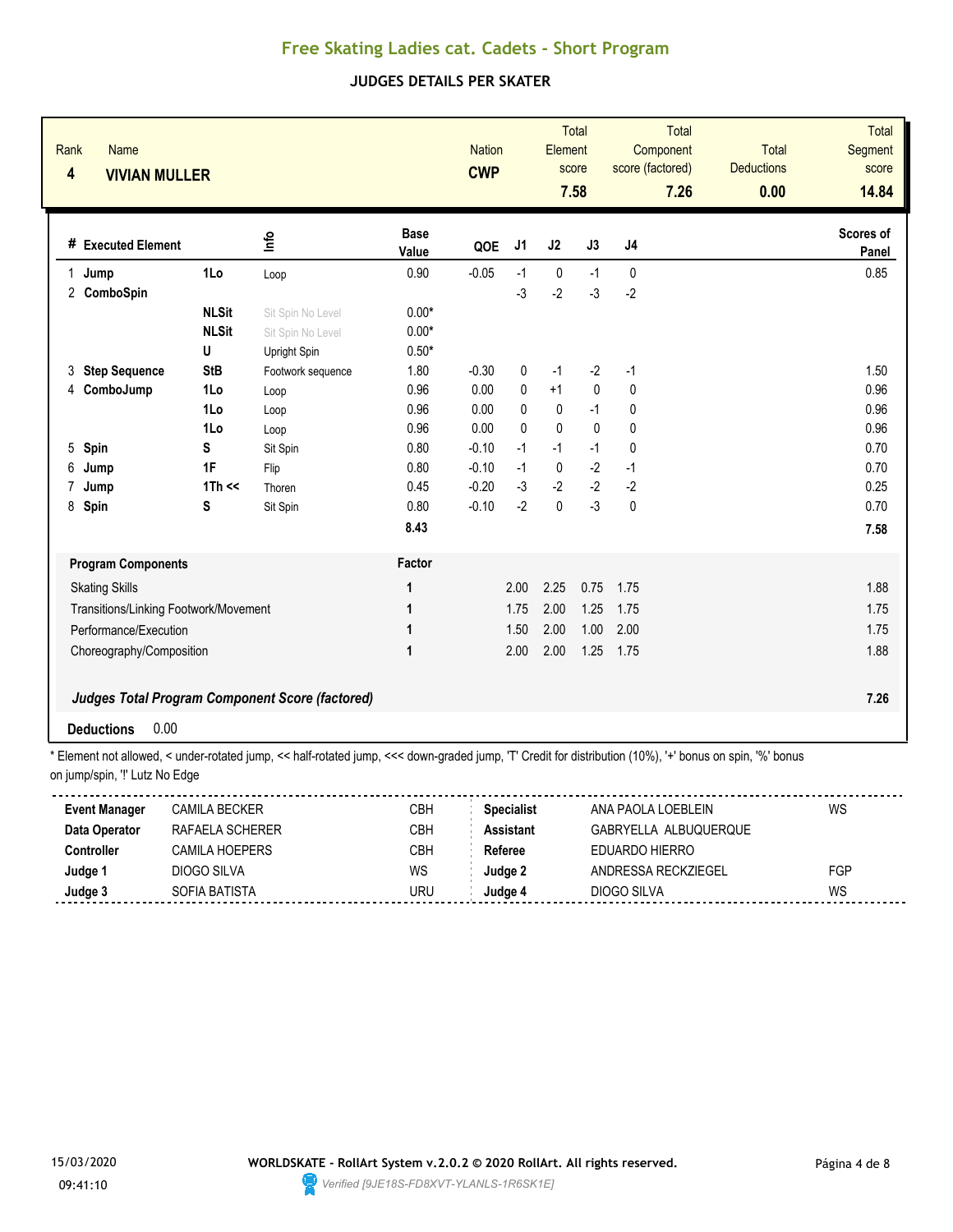## **JUDGES DETAILS PER SKATER**

| Rank<br>$5\phantom{.0}$ | <b>Name</b>                           |              | YASMIN DE MENEZES DOCKHORN                             |                      | <b>Nation</b><br><b>EPA</b> |              | Element     | <b>Total</b><br>score<br>6.09 | <b>Total</b><br>Component<br>score (factored)<br>6.87 | <b>Total</b><br><b>Deductions</b><br>0.00 | <b>Total</b><br><b>Segment</b><br>score<br>12.96 |
|-------------------------|---------------------------------------|--------------|--------------------------------------------------------|----------------------|-----------------------------|--------------|-------------|-------------------------------|-------------------------------------------------------|-------------------------------------------|--------------------------------------------------|
|                         | # Executed Element                    |              | 울                                                      | <b>Base</b><br>Value | QOE                         | J1           | J2          | J3                            | J4                                                    |                                           | Scores of<br>Panel                               |
| 1                       | ComboJump                             | 1F           | Flip                                                   | 0.86                 | 0.00                        | $\mathbf{0}$ | $\mathbf 0$ | $\mathbf{0}$                  | 0                                                     |                                           | 0.86                                             |
|                         |                                       | 1T           | Toeloop                                                | 0.61                 | 0.00                        | 0            | 0           | $\mathbf{0}$                  | $-1$                                                  |                                           | 0.61                                             |
|                         |                                       | 1Lo <        | Loop                                                   | 0.67                 | $-0.10$                     | $-1$         | $-1$        | $-1$                          | $-1$                                                  |                                           | 0.57                                             |
| 2                       | <b>Step Sequence</b>                  | <b>StB</b>   | Footwork sequence                                      | 1.80                 | $-0.30$                     | $-1$         | $-1$        | $-1$                          | $\mathbf{0}$                                          |                                           | 1.50                                             |
| 3                       | Jump                                  | 1Lo          | Loop                                                   | 0.90                 | $-0.15$                     | $-2$         | $-1$        | $-3$                          | $-1$                                                  |                                           | 0.75                                             |
| 4                       | ComboSpin                             |              |                                                        |                      |                             | $-3$         | $-2$        | $-3$                          | $-3$                                                  |                                           |                                                  |
|                         |                                       | <b>NLUpr</b> | Upright Spin No level                                  | 0.00                 | 0.00                        |              |             |                               |                                                       |                                           | 0.00                                             |
|                         |                                       | <b>NLUpr</b> | Upright Spin No level                                  | 0.00                 | 0.00                        |              |             |                               |                                                       |                                           | 0.00                                             |
| 5                       | Jump                                  | 1S           | Salchow                                                | 0.60                 | 0.00                        | 0            | $+1$        | $-1$                          | $\mathbf 0$                                           |                                           | 0.60                                             |
| 6                       | Spin                                  | <b>NLUpr</b> | Upright Spin No level                                  | 0.00                 | 0.00                        | $-2$         | $-2$        | $-2$                          | $-2$                                                  |                                           | 0.00                                             |
| 7                       | Jump                                  | 1F           | Flip                                                   | 0.80                 | $-0.10$                     | $-1$         | $\pmb{0}$   | $-2$                          | $-1$                                                  |                                           | 0.70                                             |
| 8                       | Spin                                  | U            | Upright Spin                                           | 0.50                 | 0.00                        | 0            | $+1$        | $-1$                          | 0                                                     |                                           | 0.50                                             |
|                         |                                       |              |                                                        | 6.74                 |                             |              |             |                               |                                                       |                                           | 6.09                                             |
|                         | <b>Program Components</b>             |              |                                                        | Factor               |                             |              |             |                               |                                                       |                                           |                                                  |
|                         | <b>Skating Skills</b>                 |              |                                                        | 1                    |                             | 1.75         | 1.75        | 1.25                          | 2.00                                                  |                                           | 1.75                                             |
|                         | Transitions/Linking Footwork/Movement |              |                                                        | 1                    |                             | 1.50         | 1.75        | 1.00                          | 1.75                                                  |                                           | 1.62                                             |
|                         | Performance/Execution                 |              |                                                        | 1                    |                             | 1.50         | 1.75        | 1.00                          | 2.00                                                  |                                           | 1.62                                             |
|                         | Choreography/Composition              |              |                                                        | $\mathbf{1}$         |                             | 1.75         | 2.00        | 1.25                          | 2.00                                                  |                                           | 1.88                                             |
|                         | 0.00<br><b>Deductions</b>             |              | <b>Judges Total Program Component Score (factored)</b> |                      |                             |              |             |                               |                                                       |                                           | 6.87                                             |

| <b>Event Manager</b> | CAMILA BECKER   | CBH | <b>Specialist</b> | ANA PAOLA LOEBLEIN    | WS  |
|----------------------|-----------------|-----|-------------------|-----------------------|-----|
| Data Operator        | RAFAELA SCHERER | CBH | <b>Assistant</b>  | GABRYELLA ALBUQUERQUE |     |
| Controller           | CAMILA HOEPERS  | СВН | Referee           | EDUARDO HIERRO        |     |
| Judge 1              | DIOGO SILVA     | WS  | Judge 2           | ANDRESSA RECKZIEGEL   | FGP |
| Judge 3              | SOFIA BATISTA   | URU | Judge 4           | DIOGO SILVA           | WS  |

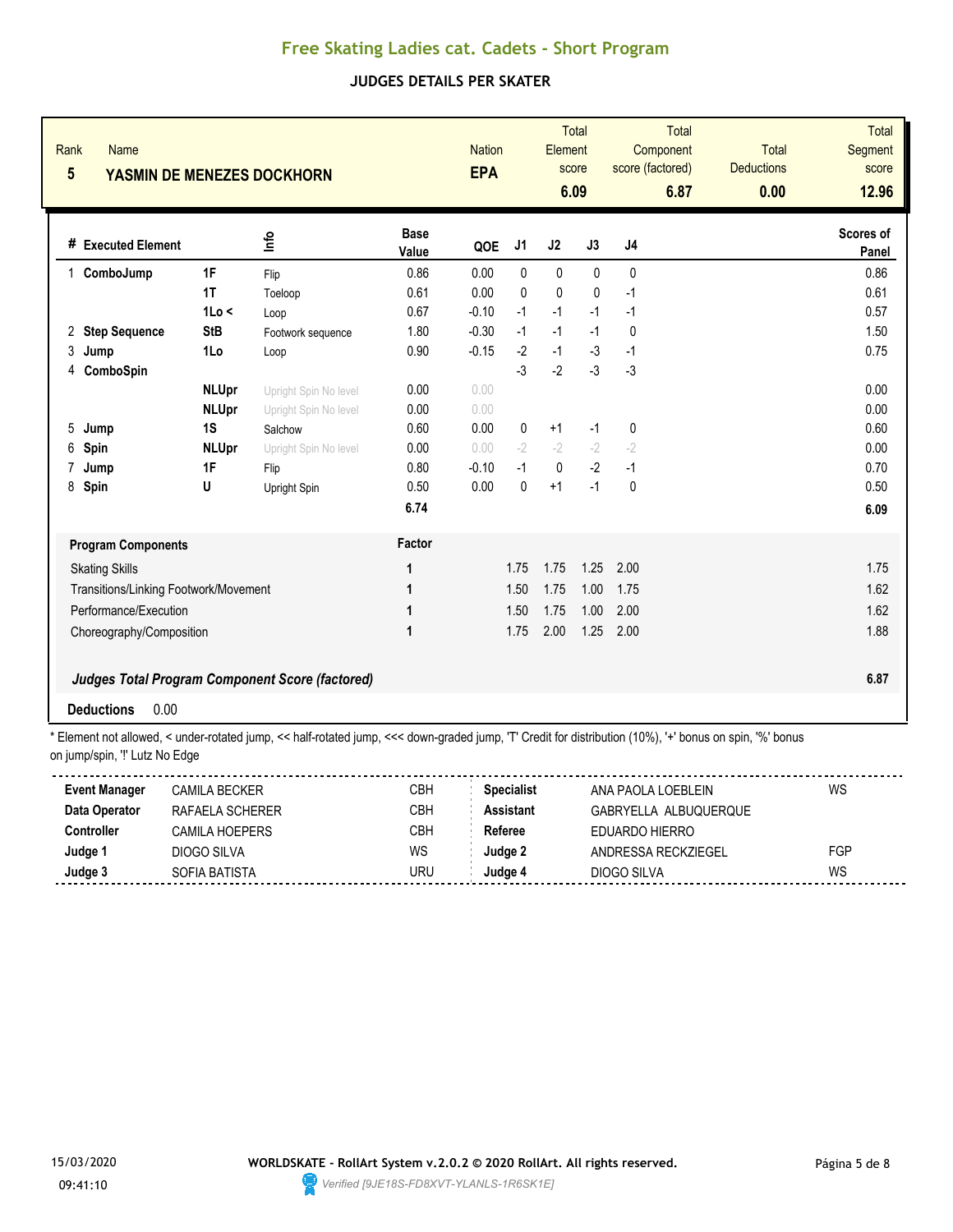## **JUDGES DETAILS PER SKATER**

| Rank<br><b>Name</b><br>$6\phantom{1}$ | <b>AMANDA VETTORAZZI</b>              |                                                        |                      | <b>Nation</b><br><b>ASR</b> |                | Element      | <b>Total</b><br>score<br>8.45 | score (factored) | Total<br>Component<br>6.00 | <b>Total</b><br><b>Deductions</b><br>$-2.00$ | <b>Total</b><br>Segment<br>score<br>12.45 |
|---------------------------------------|---------------------------------------|--------------------------------------------------------|----------------------|-----------------------------|----------------|--------------|-------------------------------|------------------|----------------------------|----------------------------------------------|-------------------------------------------|
| # Executed Element                    |                                       | ۴ů                                                     | <b>Base</b><br>Value | QOE                         | J <sub>1</sub> | J2           | J3                            | J <sub>4</sub>   |                            |                                              | Scores of<br>Panel                        |
| $\mathbf{1}$<br>Spin                  | <b>NLSit</b>                          | Sit Spin No Level                                      | 0.00                 | 0.00                        | $-3$           | $-3$         | $-3$                          | $-3$             |                            |                                              | 0.00                                      |
| 2<br>Jump                             | 1Th                                   | Thoren                                                 | 0.90                 | 0.00                        | 0              | $\pmb{0}$    | $-1$                          | 0                |                            |                                              | 0.90                                      |
| 3<br>Jump                             | <b>1A</b>                             | Axel                                                   | 1.30                 | $-0.40$                     | $-3$           | $-3$         | $-3$                          | $-3$             |                            |                                              | 0.90                                      |
| Jump<br>4                             | 1F                                    | Flip                                                   | 0.80                 | 0.00                        | $\Omega$       | $\mathbf{0}$ | $\mathbf{0}$                  | $\mathbf{0}$     |                            |                                              | 0.80                                      |
| 5<br>ComboSpin                        |                                       |                                                        |                      |                             | $-2$           | $-1$         | 0                             | $-1$             |                            |                                              |                                           |
|                                       | S                                     | Sit Spin                                               | 0.80                 | $-0.10$                     |                |              |                               |                  |                            |                                              | 0.70                                      |
|                                       | S                                     | Sit Spin                                               | 0.80                 | $-0.10$                     |                |              |                               |                  |                            |                                              | 0.70                                      |
|                                       | U                                     | Upright Spin                                           | 0.50                 | $-0.10$                     |                |              |                               |                  |                            |                                              | 0.40                                      |
| <b>Step Sequence</b><br>6             | <b>StB</b>                            | Footwork sequence                                      | 1.80                 | $-0.60$                     | $-2$           | $-2$         | $-2$                          | $-1$             |                            |                                              | 1.20                                      |
| Spin<br>7                             | S                                     | Sit Spin                                               | 0.96%                | 0.00                        | $\mathbf{0}$   | $+1$         | 0                             | $\mathbf{0}$     |                            |                                              | 0.96                                      |
| 8<br>ComboJump                        | 1Lo                                   | Loop                                                   | 0.96                 | 0.00                        | $\mathbf{0}$   | 0            | $\mathbf 0$                   | 0                |                            |                                              | 0.96                                      |
|                                       | 1Lo <                                 | Loop                                                   | 0.67                 | $-0.25$                     | $-3$           | $-1$         | $-3$                          | $-1$             |                            |                                              | 0.42                                      |
|                                       | 1T                                    | Toeloop                                                | 0.61                 | $-0.10$                     | $-1$           | $-1$         | $-3$                          | $-1$             |                            |                                              | 0.51                                      |
|                                       |                                       |                                                        | 10.10                |                             |                |              |                               |                  |                            |                                              | 8.45                                      |
| <b>Program Components</b>             |                                       |                                                        | Factor               |                             |                |              |                               |                  |                            |                                              |                                           |
| <b>Skating Skills</b>                 |                                       |                                                        | 1                    |                             | 1.75           | 1.25         | 1.00                          | 1.75             |                            |                                              | 1.50                                      |
|                                       | Transitions/Linking Footwork/Movement |                                                        | 1                    |                             | 1.75           | 1.25         | 1.25                          | 1.75             |                            |                                              | 1.50                                      |
| Performance/Execution                 |                                       |                                                        | 1                    |                             | 1.50           | 1.25         | 1.00                          | 1.50             |                            |                                              | 1.38                                      |
| Choreography/Composition              |                                       |                                                        | 1                    |                             | 1.75           | 1.50         | 1.50                          | 2.00             |                            |                                              | 1.62                                      |
|                                       |                                       | <b>Judges Total Program Component Score (factored)</b> |                      |                             |                |              |                               |                  |                            |                                              | 6.00                                      |
| <b>Deductions</b>                     | $-2.00$<br>Falls:2                    |                                                        |                      |                             |                |              |                               |                  |                            |                                              |                                           |

| <b>Event Manager</b> | CAMILA BECKER   | СВН | <b>Specialist</b> | ANA PAOLA LOEBLEIN    | WS  |
|----------------------|-----------------|-----|-------------------|-----------------------|-----|
| Data Operator        | RAFAELA SCHERER | СВН | Assistant         | GABRYELLA ALBUQUERQUE |     |
| Controller           | CAMII A HOFPFRS | СВН | Referee           | FDUARDO HIFRRO        |     |
| Judge 1              | DIOGO SILVA     | WS  | Judae 2           | ANDRESSA RECKZIEGEL   | FGP |
| Judge 3              | SOFIA BATISTA   | URU | Judqe 4           | DIOGO SILVA           | WS  |
|                      |                 |     |                   |                       |     |

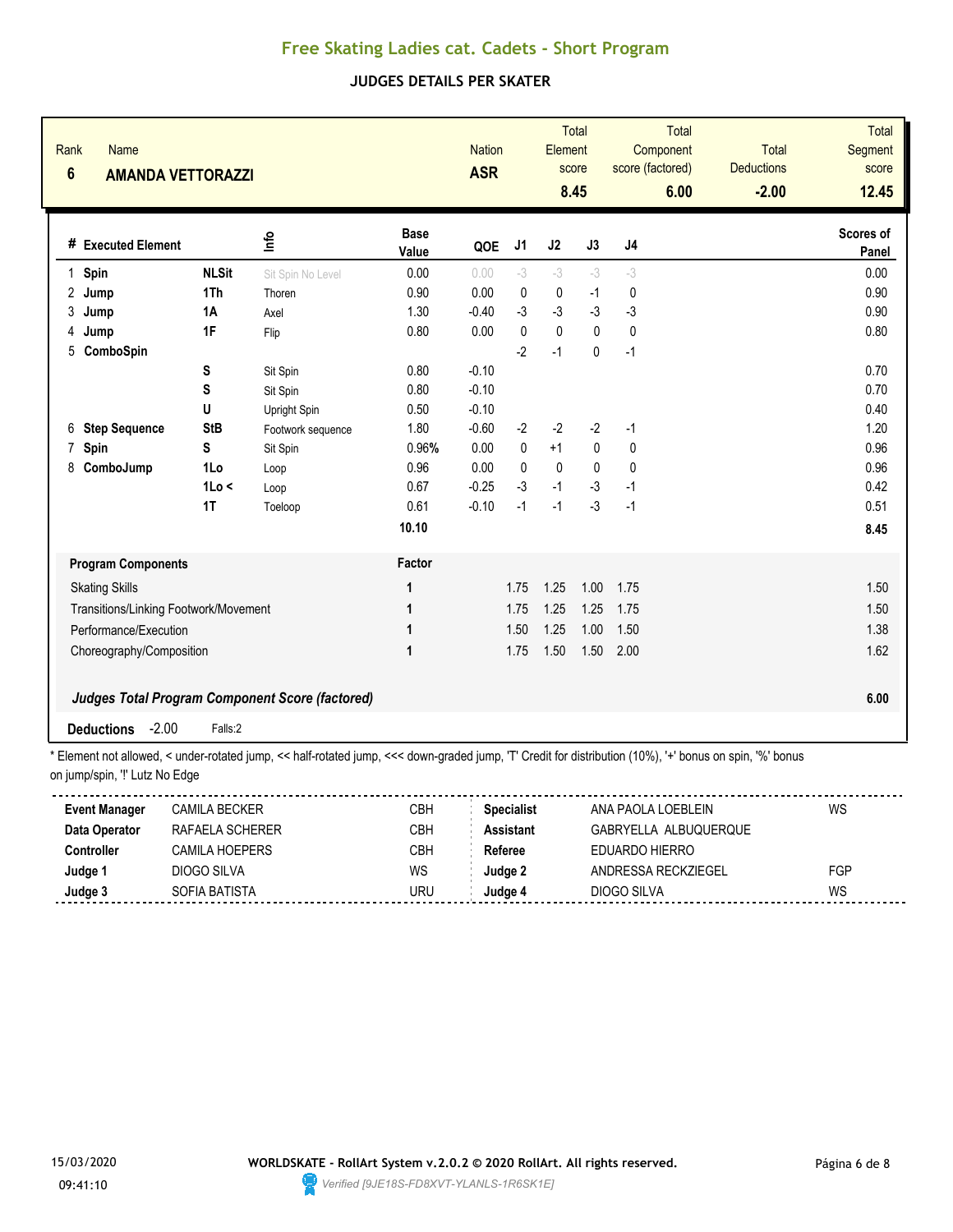## **JUDGES DETAILS PER SKATER**

| Rank<br><b>Name</b><br>$\overline{7}$<br><b>GABRIELE BOEIRA</b> |              |                                                        |                      | <b>Nation</b><br><b>EPA</b> |              | Element     | Total<br>score<br>7.39 | score (factored) | Total<br>Component<br>7.63 | Total<br><b>Deductions</b><br>$-3.00$ | <b>Total</b><br>Segment<br>score<br>12.02 |
|-----------------------------------------------------------------|--------------|--------------------------------------------------------|----------------------|-----------------------------|--------------|-------------|------------------------|------------------|----------------------------|---------------------------------------|-------------------------------------------|
| # Executed Element                                              |              | ۵'n                                                    | <b>Base</b><br>Value | QOE                         | J1           | J2          | J3                     | J4               |                            |                                       | Scores of<br>Panel                        |
| Jump<br>1                                                       | 1F           | Flip                                                   | 0.80                 | 0.00                        | 0            | $\mathbf 0$ | 0                      | 0                |                            |                                       | 0.80                                      |
| 2<br>Jump                                                       | 1Lo          | Loop                                                   | 0.90                 | 0.00                        | $-1$         | $+1$        | $\mathbf{0}$           | 0                |                            |                                       | 0.90                                      |
| 3<br>Spin                                                       | <b>NLSit</b> | Sit Spin No Level                                      | 0.00                 | 0.00                        | $\theta$     | $-1$        | $-1$                   | $-1$             |                            |                                       | 0.00                                      |
| <b>Step Sequence</b><br>4                                       | St1          | Footwork sequence                                      | 2.30                 | 0.00                        | 0            | $-1$        | $\mathbf 0$            | $\mathbf 0$      |                            |                                       | 2.30                                      |
| 5<br>Jump                                                       | 1A <         | Axel                                                   | 0.91                 | $-0.40$                     | $-3$         | $-3$        | $-3$                   | $-3$             |                            |                                       | 0.51                                      |
| 6<br>ComboSpin                                                  |              |                                                        |                      |                             | $-1$         | $-3$        | $-3$                   | $-3$             |                            |                                       |                                           |
|                                                                 | <b>NLSit</b> | Sit Spin No Level                                      | $0.00*$              |                             |              |             |                        |                  |                            |                                       |                                           |
|                                                                 | U            | Upright Spin                                           | $0.50*$              |                             |              |             |                        |                  |                            |                                       |                                           |
|                                                                 | <b>NLUpr</b> | Upright Spin No level                                  | $0.00*$              |                             |              |             |                        |                  |                            |                                       |                                           |
| ComboJump<br>$\overline{7}$                                     | 1Lo          | Loop                                                   | 0.96                 | 0.00                        | 0            | 0           | 0                      | 0                |                            |                                       | 0.96                                      |
|                                                                 | 1Lo          | Loop                                                   | 0.96                 | 0.00                        | $\mathbf{0}$ | $\mathbf 0$ | 0                      | 0                |                            |                                       | 0.96                                      |
|                                                                 | 1Lo          | Loop                                                   | 0.96                 | 0.00                        | $\mathbf{0}$ | $+1$        | 0                      | $\mathbf 0$      |                            |                                       | 0.96                                      |
| 8 Spin                                                          | <b>NLSit</b> | Sit Spin No Level                                      | 0.00                 | 0.00                        | $-3$         | $-3$        | $-3$                   | $-3$             |                            |                                       | 0.00                                      |
|                                                                 |              |                                                        | 7.79                 |                             |              |             |                        |                  |                            |                                       | 7.39                                      |
| <b>Program Components</b>                                       |              |                                                        | Factor               |                             |              |             |                        |                  |                            |                                       |                                           |
| <b>Skating Skills</b>                                           |              |                                                        | 1                    |                             | 2.00         | 2.00        | 1.75                   | 2.00             |                            |                                       | 2.00                                      |
| Transitions/Linking Footwork/Movement                           |              |                                                        | 1                    |                             | 1.75         | 1.75        | 1.25                   | 1.75             |                            |                                       | 1.75                                      |
| Performance/Execution                                           |              |                                                        | 1                    |                             | 1.75         | 2.00        | 1.00                   | 2.00             |                            |                                       | 1.88                                      |
| Choreography/Composition                                        |              |                                                        | 1                    |                             | 2.00         | 2.00        | 1.75                   | 2.25             |                            |                                       | 2.00                                      |
|                                                                 |              | <b>Judges Total Program Component Score (factored)</b> |                      |                             |              |             |                        |                  |                            |                                       | 7.63                                      |
| $-3.00$<br><b>Deductions</b>                                    | Falls:2      | Costume Violation:1                                    |                      |                             |              |             |                        |                  |                            |                                       |                                           |

on jump/spin, "!' Lutz No Edge

| <b>Event Manager</b> | CAMILA BECKER    | СВН | <b>Specialist</b> | ANA PAOLA LOEBLEIN    | WS  |
|----------------------|------------------|-----|-------------------|-----------------------|-----|
| Data Operator        | RAFAFI A SCHFRFR | CBH | <b>Assistant</b>  | GABRYELLA ALBUQUERQUE |     |
| <b>Controller</b>    | CAMILA HOEPERS   | CBH | Referee           | EDUARDO HIERRO        |     |
| Judge 1              | DIOGO SILVA      | WS  | Judge 2           | ANDRESSA RECKZIEGEL   | FGP |
| Judge 3              | SOFIA BATISTA    | uru | Judae 4           | DIOGO SILVA           | WS  |
|                      |                  |     |                   |                       |     |